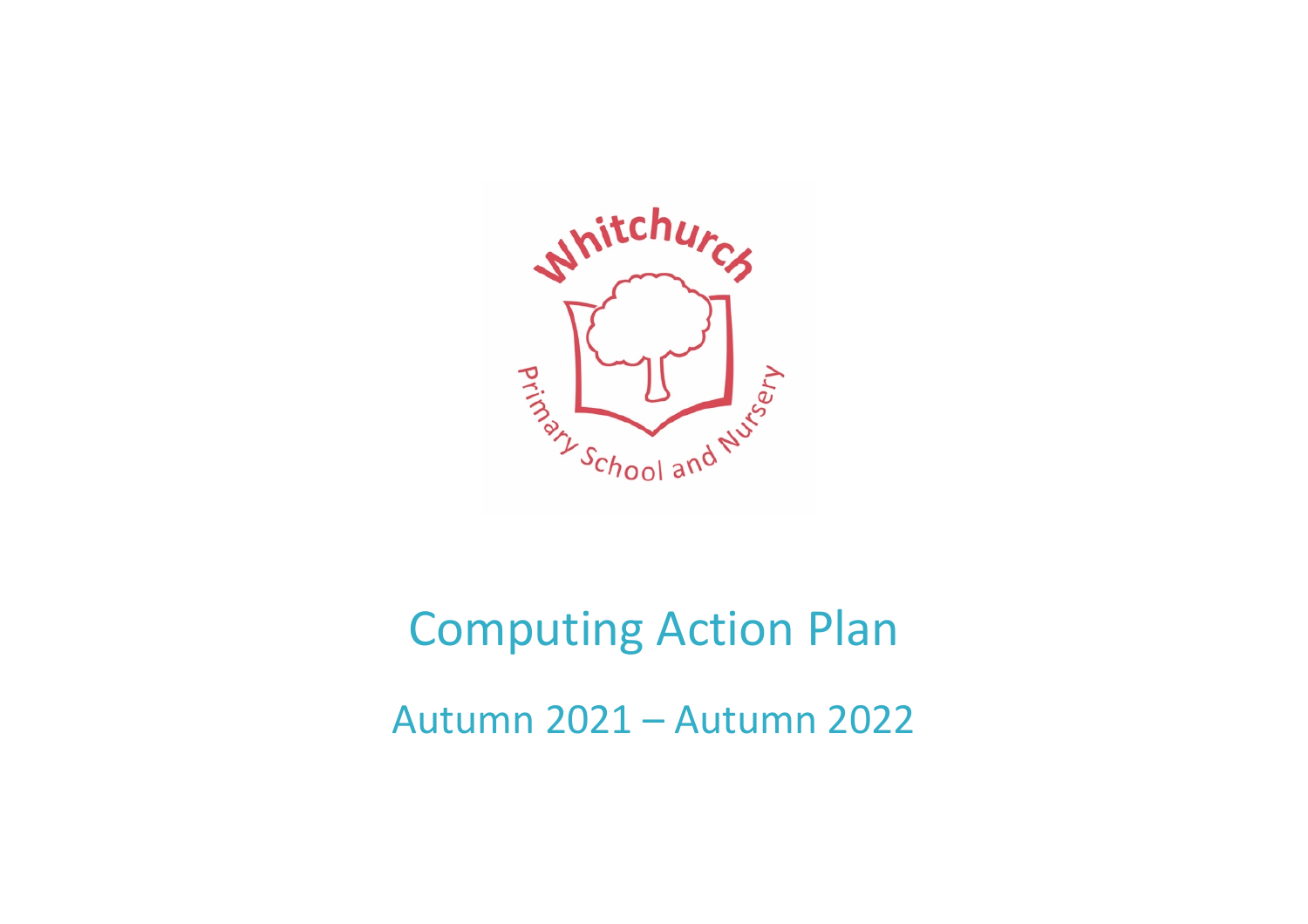## **Contents**

- Section One: Statement of Intent for Computing at Whitchurch (Intent)
- Section Two: Computing Key Priorities (Implementation)
- Section Three: Computing Development Planning (Implementation)
	- $\mu$ intornig (mipact)



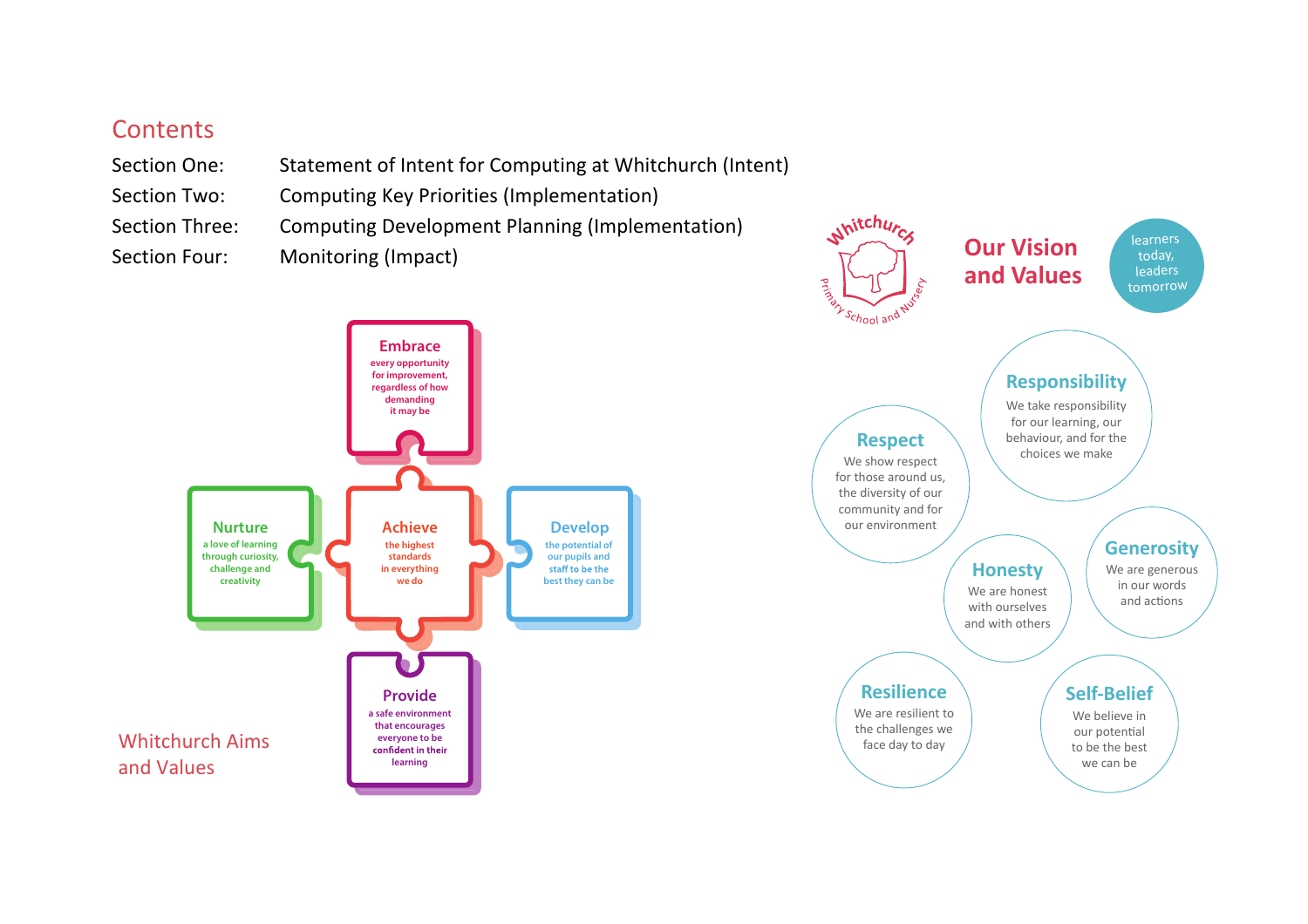#### **Section One:** Statement of Intent for Computing at Whitchurch

At Whitchurch, we believe that Computing is a gateway to understanding how technology is woven into the fabric of life and how that both impacts and enriches our pupils' lives providing a wealth of learning opportunities and transferrable skills. At the heart of Computing, the curriculum is engaging and meaningful ensuring that it is inclusive for all pupils. In addition, our curriculum develops pupils' communication skills by learning how to keep themselves safe online through being able to recognise both the opportunities and threats posed.

We feel Computing teaches our children:

- To become adaptable and open-minded to change with the ever-evolving world of technology and being prepared for their future lives
- To develop their problem solving skills which allow the children to think creatively to find solutions both independently and within a team environment.
- To become analytical when challenges arise and learn to solve problems in an effective way
- To build positive relationships with the world online and understand how to communicate effectively, as well as managing conflict appropriately
- To become respectful and tolerant global citizens in the digital world
- To embrace technology and learn to understand how to use a wide range of both software and hardware connected to their daily lives
- To set high expectations in their approach to lessons and believe they can use technology to aid their learning.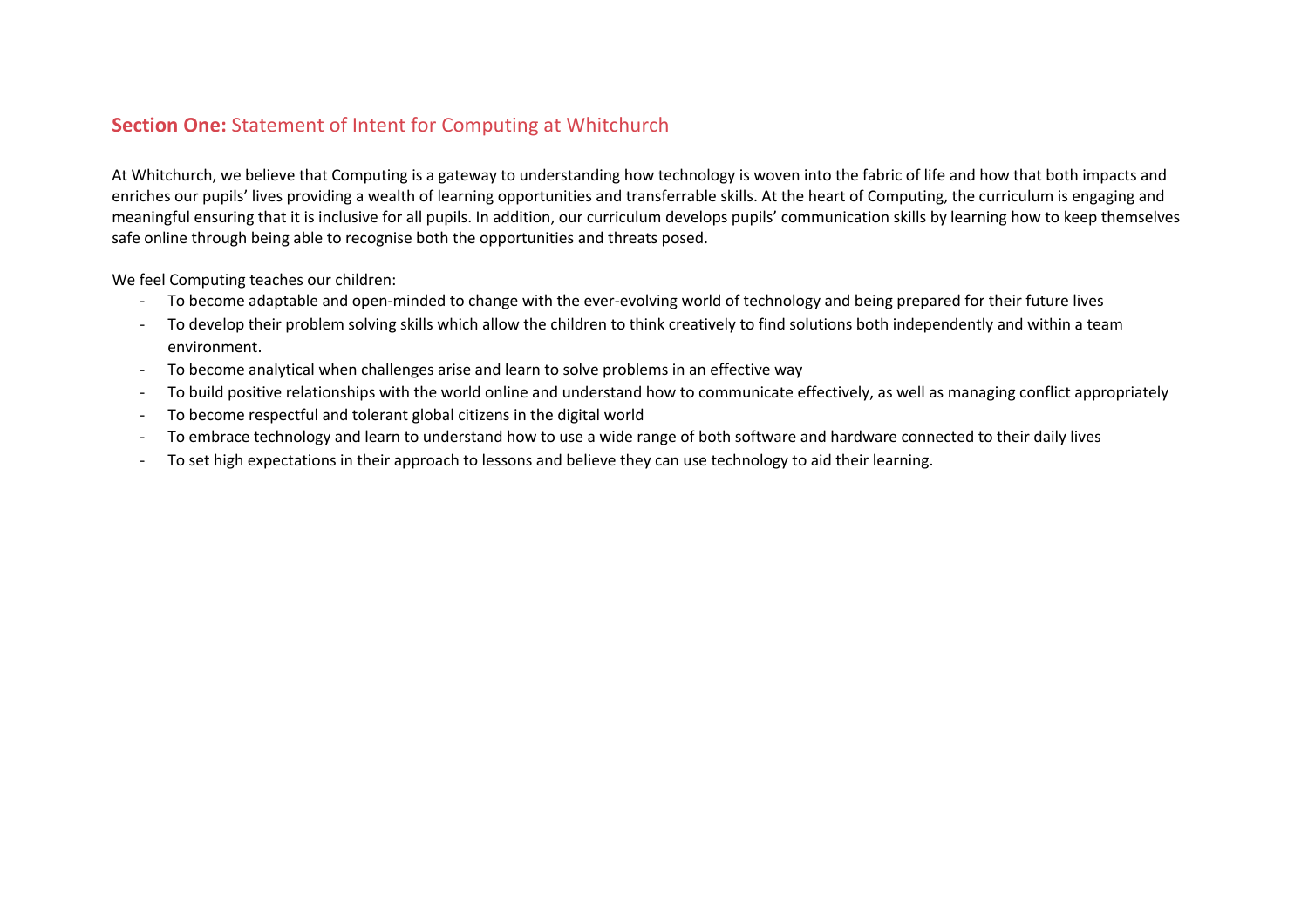# **Section Two:** Computing Key Priorities

|                                                                                                                               | <b>KEY PRIORITIES</b>                                                                                                            |  |  |  |  |
|-------------------------------------------------------------------------------------------------------------------------------|----------------------------------------------------------------------------------------------------------------------------------|--|--|--|--|
| To improve the quality of                                                                                                     | To analyse LTPs/MTPs for all year groups across the school when reviewing planning to create a COMPUTING whole-school LTP        |  |  |  |  |
| education in COMPUTING                                                                                                        | referencing each year group's LTPs and the NC skills and knowledge from the POS                                                  |  |  |  |  |
| To use floorbooks as evidence of pupils' outcomes and progress within the COMPUTING curriculum<br>for all groups of children. |                                                                                                                                  |  |  |  |  |
|                                                                                                                               | To create and implement an assessment framework that tracks pupils' progress and attainment in COMPUTING                         |  |  |  |  |
| To develop the leadership                                                                                                     | To create an 'Intent statement' that relates to the vision and QoE in COMPUTING.                                                 |  |  |  |  |
| of COMPUTING To ensure                                                                                                        | To deliver CPD training to class teachers to develop their subject knowledge and pedagogy within COMPUTING                       |  |  |  |  |
| ALL groups of pupils receive                                                                                                  | To attend both external and in-school training focusing on curriculum design to support the leadership of COMPUTING              |  |  |  |  |
| a good quality of education                                                                                                   |                                                                                                                                  |  |  |  |  |
| To develop links within the                                                                                                   | Work collaboratively with curriculum leaders to make cross-curricular links that enable pupils to make deeper connections within |  |  |  |  |
| wider curriculum to provide                                                                                                   | their learning                                                                                                                   |  |  |  |  |
| enrichment opportunities                                                                                                      | Host COMPUTING-related clubs, theme days and events to promote an enthusiasm and passion for Computing                           |  |  |  |  |
| for pupils linked to                                                                                                          |                                                                                                                                  |  |  |  |  |
| <b>Computing</b>                                                                                                              |                                                                                                                                  |  |  |  |  |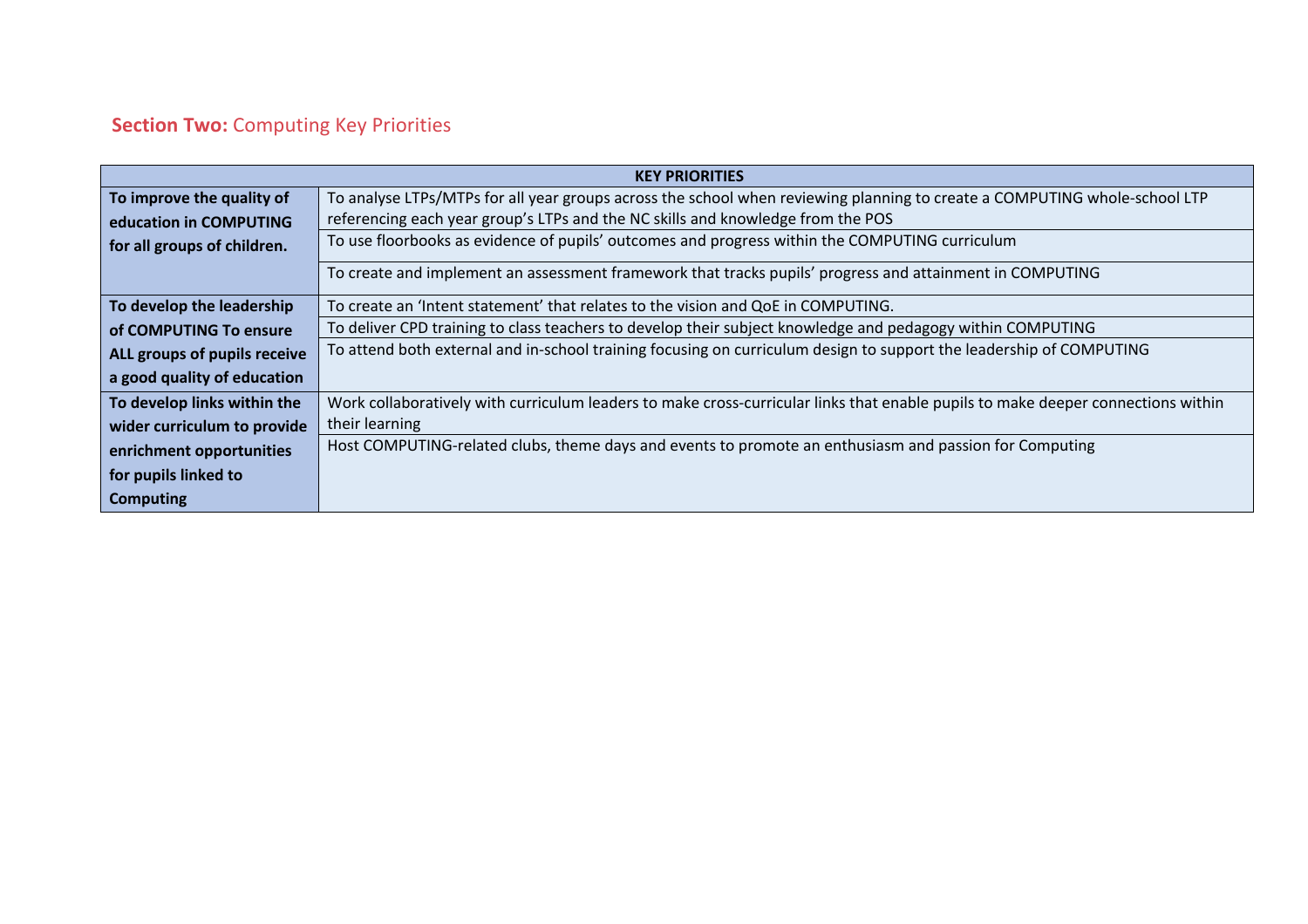# **Section Three:** Development Planning

| Key Priority 1: To improve the quality of education in COMPUTING for all groups of children.<br><b>Deputy Headteacer</b><br>Lead:                                                                                                                                                                                                                                                                                                                                               |                                                                                                                                                                                                                                                                                                                                                                                                                                                                                                                                                                                                                                                           |                                                                |                                                  |                                                                                                                                                                                                                                                                                                                                                                                                                                                                                   |                                                                             |
|---------------------------------------------------------------------------------------------------------------------------------------------------------------------------------------------------------------------------------------------------------------------------------------------------------------------------------------------------------------------------------------------------------------------------------------------------------------------------------|-----------------------------------------------------------------------------------------------------------------------------------------------------------------------------------------------------------------------------------------------------------------------------------------------------------------------------------------------------------------------------------------------------------------------------------------------------------------------------------------------------------------------------------------------------------------------------------------------------------------------------------------------------------|----------------------------------------------------------------|--------------------------------------------------|-----------------------------------------------------------------------------------------------------------------------------------------------------------------------------------------------------------------------------------------------------------------------------------------------------------------------------------------------------------------------------------------------------------------------------------------------------------------------------------|-----------------------------------------------------------------------------|
| <b>Key Priority: Quality of Teaching</b><br>1. To analyse LTPs/MTPs for all year groups across the school when reviewing planning to create a COMPUTING whole-school LTP referencing each year group's LTPs<br>and the NC skills and knowledge from the POS<br>2. To use floorbooks as evidence of pupils' outcomes and progress within the COMPUTING curriculum<br>3. To create and implement an assessment framework that tracks pupils' progress and attainment in COMPUTING |                                                                                                                                                                                                                                                                                                                                                                                                                                                                                                                                                                                                                                                           |                                                                |                                                  |                                                                                                                                                                                                                                                                                                                                                                                                                                                                                   | <b>Behind</b><br><b>Not achieved</b><br><b>Underway</b><br><b>Completed</b> |
| Outcome - What?<br>What are we aiming to achieve?                                                                                                                                                                                                                                                                                                                                                                                                                               | <b>Actions - How?</b><br>What will happen to achieve the outcome?                                                                                                                                                                                                                                                                                                                                                                                                                                                                                                                                                                                         | Who/when?                                                      | <b>Resources Costs</b><br><b>Budget Code CFR</b> | <b>Success Criteria and Evaluation</b><br>What will we see when we have<br>achieved the outcome?                                                                                                                                                                                                                                                                                                                                                                                  |                                                                             |
| $\mathbf{1}$<br>COMPUTING SL, SLT, YTLs<br>and CTs have a sound<br>understanding of what is<br>being taught, how it is being<br>taught and why it is being<br>taught across the half-<br>term/topic leading to at<br>least GOOD QOE in subject<br>areas for all pupils.<br>Ensure that the chn are<br>receiving opportunities for<br>real world experiences<br>through a variety of rich and<br>engaging topics                                                                 | Review LTPs/MTPs for all year groups across the school when reviewing<br>planning.<br>Subject leader (SL) to monitor-<br>Is there coverage form the POS/NC?<br>Are a range of experiences planned for including LOTC?<br>$\overline{\phantom{a}}$<br>Are the skills progressive from previous years?<br>Is planning differentiated for ALL groups of children to learn and make<br>good progress?<br>Are there opportunities for children to receive real life experiences?<br>To create a whole school curriculum map<br>Once planning is rigorously checked, feedback is given to YTLs to support with<br>the QoE in COMPUTING across the whole school. | Ongoing<br>throughout<br>the year $-$<br>half termly<br>DHT/SL | Leadership<br>time                               | All groups of children will<br>make good progress from their<br>start points due to well-<br>planned lessons that provide a<br>range of opportunities and<br>engaging activities that<br>supports all groups of children<br>across the school.<br>Teachers will know how and<br>who to approach to receive<br>support (where needed) to<br>enhance their skills of<br>planning for the chn at<br>Whitchurch & ensure they<br>have clarity around the<br>topics they are teaching. |                                                                             |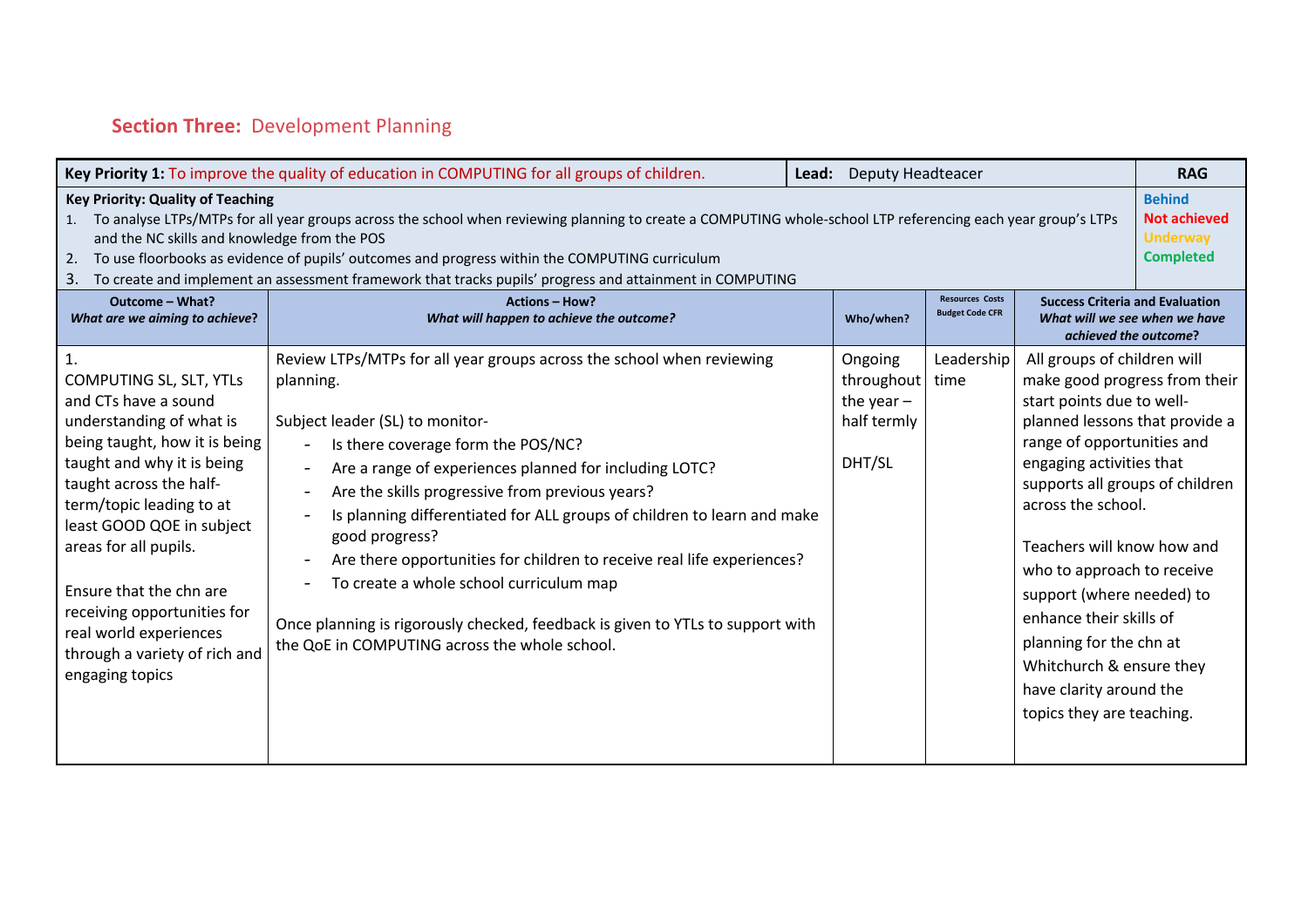| $\overline{2}$ .<br>COMPUTING SL, SLT, YTLs<br>and CTs will have clarity<br>around the areas of<br>strength and development<br>in their subjects across the<br>school. Identified areas of<br>strengths will be utilised to<br>support where AOD have<br>been identified.                | Monitor LTPs/MTPs planning to both triangulate what has been taught and<br>ensure differentiation, progression, inclusion and a range of skills being taught-<br>these should be annotated on the plans.<br>Discussions with class teachers to understand how COMPUTING is evidenced to<br>show pupils' progress and attainment<br>Feedback to year team leaders, SLT and governors with points to celebrate and<br>areas of development. (For subject leader and year team leaders).<br>Discussions with pupils to understand their feedback of strengths and<br>weaknesses of COMPUTING in their class<br>Establish if there are opportunities to look at and understand their mental well-<br>being linked to eSafety? | Ongoing<br>throughout<br>the year $-$<br>half termly<br>DHT/SL<br>Summer 2<br>- DHT                | Leadership<br>time<br>Leadership<br>time       | Outcomes from the floorbooks<br>will be addressed in a<br>systematic and robust manner<br>which will result in the QOE in<br>subjects improving across the<br>school, within individual year<br>groups and across the<br>academic year. |
|------------------------------------------------------------------------------------------------------------------------------------------------------------------------------------------------------------------------------------------------------------------------------------------|---------------------------------------------------------------------------------------------------------------------------------------------------------------------------------------------------------------------------------------------------------------------------------------------------------------------------------------------------------------------------------------------------------------------------------------------------------------------------------------------------------------------------------------------------------------------------------------------------------------------------------------------------------------------------------------------------------------------------|----------------------------------------------------------------------------------------------------|------------------------------------------------|-----------------------------------------------------------------------------------------------------------------------------------------------------------------------------------------------------------------------------------------|
| 3.<br>COMPUTING SL, SLT, YTLs                                                                                                                                                                                                                                                            | CPD training for class teachers to share a collective understanding of a whole<br>school assessment system for Computing.                                                                                                                                                                                                                                                                                                                                                                                                                                                                                                                                                                                                 | Spring $2 -$<br><b>DHT</b>                                                                         | Leadership<br>Time                             | Teachers will be succinct in<br>using a whole school                                                                                                                                                                                    |
| and CTs will have an<br>assessment framework that<br>can track and monitor<br>pupils' progress and<br>attainment in COMPUTING<br>and identify areas of<br>strength and areas of<br>development that can be<br>used to refine the education<br>offer at Whitchurch linked<br>to Computing | Subject leader to provide 1:1 support for each year group to ensure all are<br>secure with how to assess and record the data accurately.<br>To look through assessment descriptors to ensure assessments are accurate<br>and used to inform future lesson planning.<br>Analysis of data identifies pupils who are not attaining national expectations in<br>Computing. Subject Leader to work across the whole school in sharing good<br>practice on ideas around planning, teaching, assessment and questioning linked<br>to the new curriculum to raise pupil outcomes.                                                                                                                                                 | By<br>beginning<br>of Summer<br>term and<br>then on-<br>going<br>throughout<br>the school<br>year. | <b>CPD</b><br><b>Budget</b><br>EO <sub>8</sub> | assessment tool for Computing<br>relating to the NC objectives<br>that will lead to accurate<br>formative and summative<br>assessments of children's<br>progress and attainment across<br>the whole school.                             |
|                                                                                                                                                                                                                                                                                          | Analysis of data identifies pupils who are exceeding in Computing and can be<br>challenged through school-based projects                                                                                                                                                                                                                                                                                                                                                                                                                                                                                                                                                                                                  |                                                                                                    |                                                |                                                                                                                                                                                                                                         |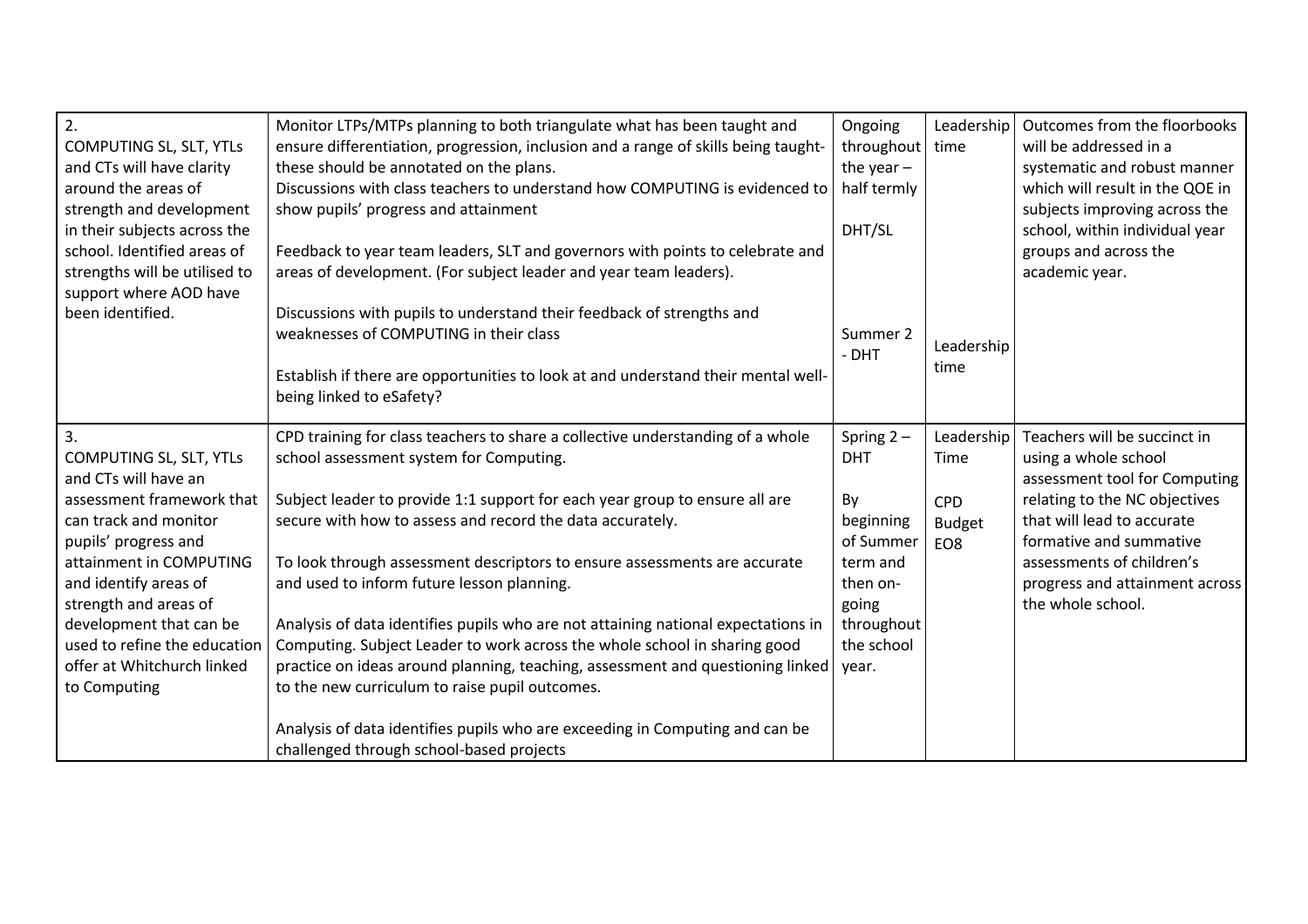| quality of education                                                                                                                                                                                                                                                                                                                                                    | Key Priority 2: To develop the leadership of COMPUTING To ensure ALL groups of pupils receive a good   Lead:                                               | <b>Deputy Headteacer</b> |                                                  |                                                                                                                                                                                                                                                                                                                                                                                                                                                                                       | <b>RAG</b>                                                                  |
|-------------------------------------------------------------------------------------------------------------------------------------------------------------------------------------------------------------------------------------------------------------------------------------------------------------------------------------------------------------------------|------------------------------------------------------------------------------------------------------------------------------------------------------------|--------------------------|--------------------------------------------------|---------------------------------------------------------------------------------------------------------------------------------------------------------------------------------------------------------------------------------------------------------------------------------------------------------------------------------------------------------------------------------------------------------------------------------------------------------------------------------------|-----------------------------------------------------------------------------|
| Key Priority: Leadership & Management<br>1. To create an 'Intent statement' that relates to the vision and QoE in COMPUTING.<br>To deliver CPD training to class teachers to develop their subject knowledge and pedagogy within COMPUTING<br>2.<br>To attend both external and in-school training focusing on curriculum design to support the leadership of COMPUTING |                                                                                                                                                            |                          |                                                  |                                                                                                                                                                                                                                                                                                                                                                                                                                                                                       | <b>Behind</b><br><b>Not achieved</b><br><b>Underway</b><br><b>Completed</b> |
| Outcome - What?<br>What are we aiming to achieve?                                                                                                                                                                                                                                                                                                                       | <b>Actions - How?</b><br>What will happen to achieve the outcome?                                                                                          | Who/when?                | <b>Resources Costs</b><br><b>Budget Code CFR</b> | <b>Success Criteria and Evaluation</b><br>What will we see when we have<br>achieved the outcome?                                                                                                                                                                                                                                                                                                                                                                                      |                                                                             |
| $\overline{1}$ .<br>COMPUTING subject leader,<br>all teachers, SLT and<br>governors all understand<br>what is being taught, when<br>it is being taught and how it<br>is being taught.                                                                                                                                                                                   | Create an intent statement which needs to be a clear outline of the vision and<br>aspirations of the COMPUTING subject leader in moving COMPUTING forward. | Spring 1<br><b>DHT</b>   | Leadership<br>time                               | School stakeholders<br>understand how the<br>curriculum is designed to build<br>upon skills and knowledge and<br>how links are made in pupils<br>learning. These links also<br>extend to safeguarding, key<br>drivers and school ethos and<br>vision.<br><b>COMPUTING 'Intent</b><br>statement' is shared across the<br>school/website with all<br>stakeholders.<br>QOE in subjects adheres to<br>these INTENT statements. This<br>is triangulated across all<br>sources of evidence. |                                                                             |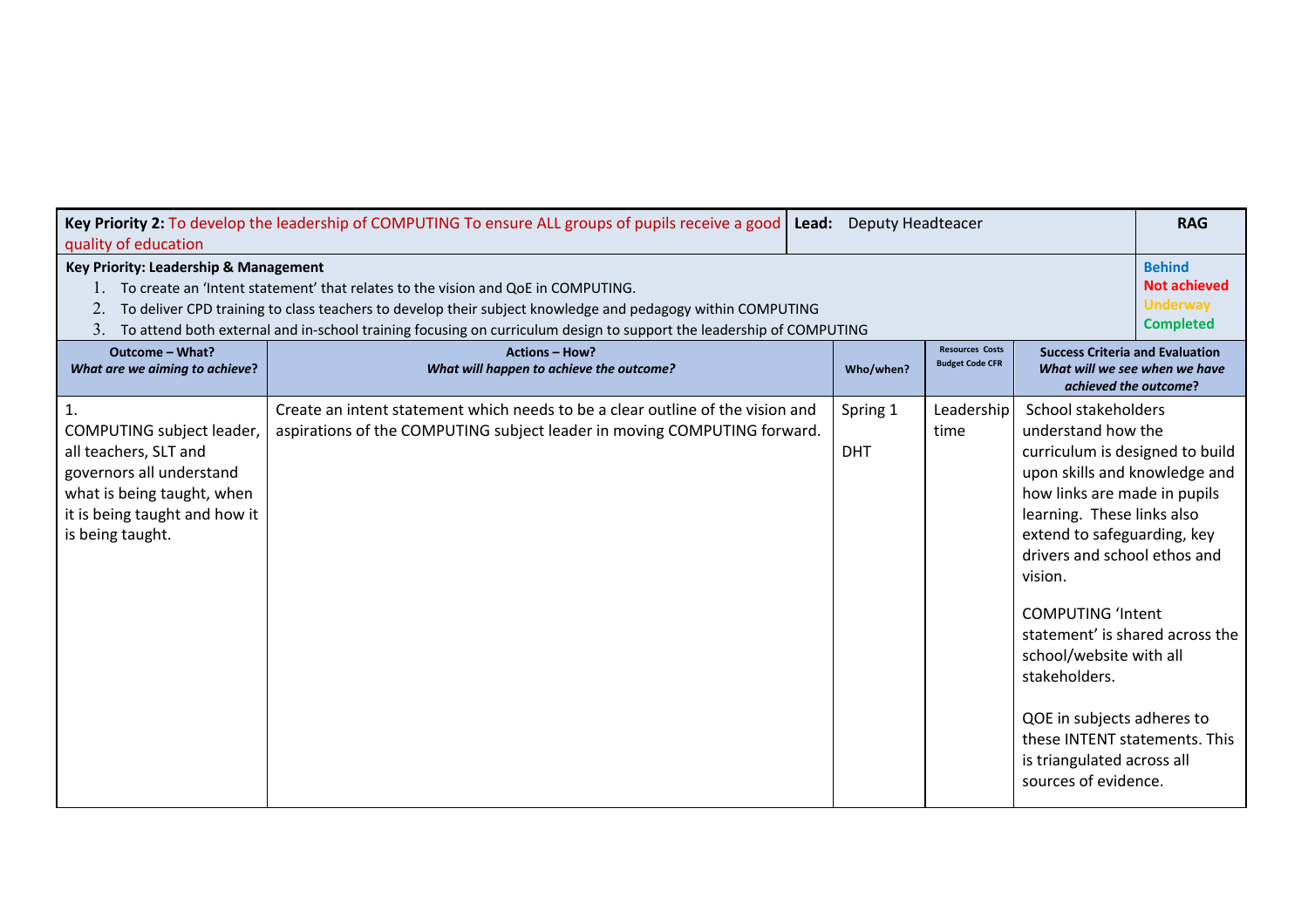| $\overline{2}$ .<br>Class teachers have secure<br>subject knowledge of what<br>they are teaching and how<br>they teach COMPUTING to<br>support pupils' outcomes<br>and ensure at least a GOOD<br>quality of education in the<br>subject | COMPUTING subject leader to deliver INSET training to all staff- covering the<br>following:<br>Do teachers understand why we teach COMPUTING and the<br>importance of it?<br>Are there opportunities for children to receive real life experiences in<br>COMPUTING?<br>Do teachers understand how computers think and make links between<br>the use of technology and what they are teaching?<br>Do teachers understand how to use a wide range of coding software<br>(eg Scratch) to develop pupils' computational thinking and problem<br>solving? | Spring 2<br><b>DHT</b>                              | Leadership<br>Time<br><b>CPD</b><br><b>Budget</b><br><b>E08</b> | This will provide staff with real<br>world experience, as well as<br>develop them as global citizens<br>which they can then in turn<br>cascade down to pupils as part<br>of the COMPUTING curriculum<br>due to subject-specific training<br>that shares good practice, as<br>well as effective strategies for<br>the QoE related to<br><b>COMPUTING</b><br>Teachers will know how and<br>where to receive support<br>(where needed) to enhance<br>their skills of planning for the<br>chn at Whitchurch & ensure<br>they have clarity around the<br>topics they are teaching.<br>QOE for COMPUTING will<br>improve across the school as<br>we see the implementation of<br>actions from the CPD session<br>and the impact upon pupil<br>outcomes. |
|-----------------------------------------------------------------------------------------------------------------------------------------------------------------------------------------------------------------------------------------|------------------------------------------------------------------------------------------------------------------------------------------------------------------------------------------------------------------------------------------------------------------------------------------------------------------------------------------------------------------------------------------------------------------------------------------------------------------------------------------------------------------------------------------------------|-----------------------------------------------------|-----------------------------------------------------------------|---------------------------------------------------------------------------------------------------------------------------------------------------------------------------------------------------------------------------------------------------------------------------------------------------------------------------------------------------------------------------------------------------------------------------------------------------------------------------------------------------------------------------------------------------------------------------------------------------------------------------------------------------------------------------------------------------------------------------------------------------|
| 3.<br>Subject leader can support<br>teachers to enhance their<br>skills enabling pupils to<br>make good progress & the                                                                                                                  | Attend in school training<br>Attend half termly training provided by SLT on a range of activities<br>including: changes to the framework, changes to the school monitoring<br>system and continued support on leadership and developing the QoE in<br>COMPUTING.                                                                                                                                                                                                                                                                                     | Half termly<br>basis - DHT<br>Termly-<br>throughout | Leadership<br>Time                                              | QOE for COMPUTING will<br>improve across the school as<br>we see the implementation of<br>actions from the CPD sessions<br>attended and the impact upon<br>pupil outcomes.                                                                                                                                                                                                                                                                                                                                                                                                                                                                                                                                                                        |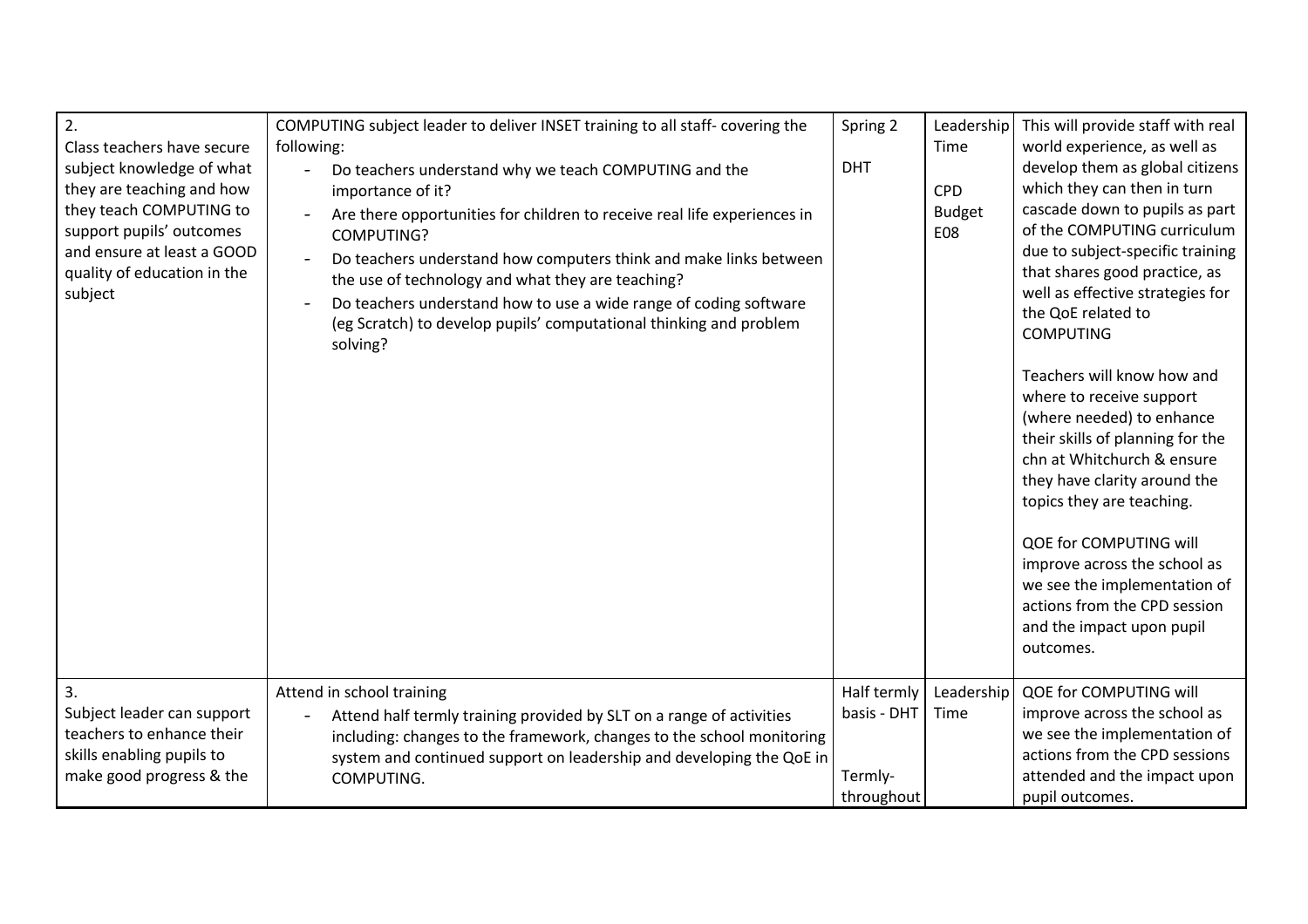| QoE in COMPUTING to be at |                                                                           | the year - |               |  |
|---------------------------|---------------------------------------------------------------------------|------------|---------------|--|
| least GOOD                | Attend COMPUTING conferences to network with other schools in the borough | DHT        | <b>CPD</b>    |  |
|                           | and share good practice and seek support and advice when needed.          |            | <b>Budget</b> |  |
|                           |                                                                           |            | <b>E08</b>    |  |

| Key Priority 3: To develop links within the wider curriculum to provide enrichment opportunities for<br><b>Deputy Headteacer</b><br>Lead:<br>pupils linked to Computing                                                                                                                                                                                                                                                      |                                                                                                                                                                                                                                                                                                                                                                                                                                                                                                               |                                                                                          |                                          |                                                                                                                                                                                                                                                                                                                                                                                              |                                                                             |
|------------------------------------------------------------------------------------------------------------------------------------------------------------------------------------------------------------------------------------------------------------------------------------------------------------------------------------------------------------------------------------------------------------------------------|---------------------------------------------------------------------------------------------------------------------------------------------------------------------------------------------------------------------------------------------------------------------------------------------------------------------------------------------------------------------------------------------------------------------------------------------------------------------------------------------------------------|------------------------------------------------------------------------------------------|------------------------------------------|----------------------------------------------------------------------------------------------------------------------------------------------------------------------------------------------------------------------------------------------------------------------------------------------------------------------------------------------------------------------------------------------|-----------------------------------------------------------------------------|
| Key Priority: Personal Development, Behaviour & Attitudes<br>1. Work collaboratively with curriculum leaders to make cross-curricular links that enable pupils to make deeper connections within their learning<br>Host COMPUTING-related clubs, theme days and events to promote an enthusiasm and passion for Computing                                                                                                    |                                                                                                                                                                                                                                                                                                                                                                                                                                                                                                               |                                                                                          |                                          |                                                                                                                                                                                                                                                                                                                                                                                              | <b>Behind</b><br><b>Not achieved</b><br><b>Underway</b><br><b>Completed</b> |
| <b>Resources Costs</b><br>Outcome - What?<br><b>Actions - How?</b><br><b>Budget Code CFR</b><br>What are we aiming to achieve?<br>What will happen to achieve the outcome?<br>Who/when?                                                                                                                                                                                                                                      |                                                                                                                                                                                                                                                                                                                                                                                                                                                                                                               |                                                                                          |                                          | <b>Success Criteria and Evaluation</b><br>What will we see when we have<br>achieved the outcome?                                                                                                                                                                                                                                                                                             |                                                                             |
| $\mathbf{1}$<br>COMPUTING subject leader,<br>all teachers, SLT and link<br>governor all understand<br>what is being taught, when<br>it is being taught and how it<br>is being taught.<br>They understand how the<br>curriculum is designed to<br>build upon skills and<br>knowledge and how links<br>are made in pupils learning.<br>These links also extend to<br>safeguarding, key drivers<br>and school ethos and vision. | Look through year group LTPs/MTPs and liaise with year team leaders for more<br>information on how cross-curricular links can be made<br>Link elements of COMPUTING with wider curriculum across the year.<br>Create COMPUTING rationale document that outlines what is being taught, why<br>it is being taught and how it is being taught. If there are any cross curricular<br>links- how these are purposeful? Are there any trips that could be linked? To<br>ensure the links to safeguarding are clear. | Spring 2<br>onwards<br>and half-<br>termly<br>Summer 1<br>onwards<br>and half-<br>termly | Leadership<br>time<br>Leadership<br>time | Pupils are able to make<br>connections within their<br>learning through a thematic<br>approach to curriculum design.<br>Pupils can apply knowledge<br>and skills to real-life scenarios<br>and are able to commit<br>learning to their long-term<br>memory<br>Staff are able to design and<br>teach a dynamic curriculum<br>that sets high expectations and<br>provides real life experience |                                                                             |